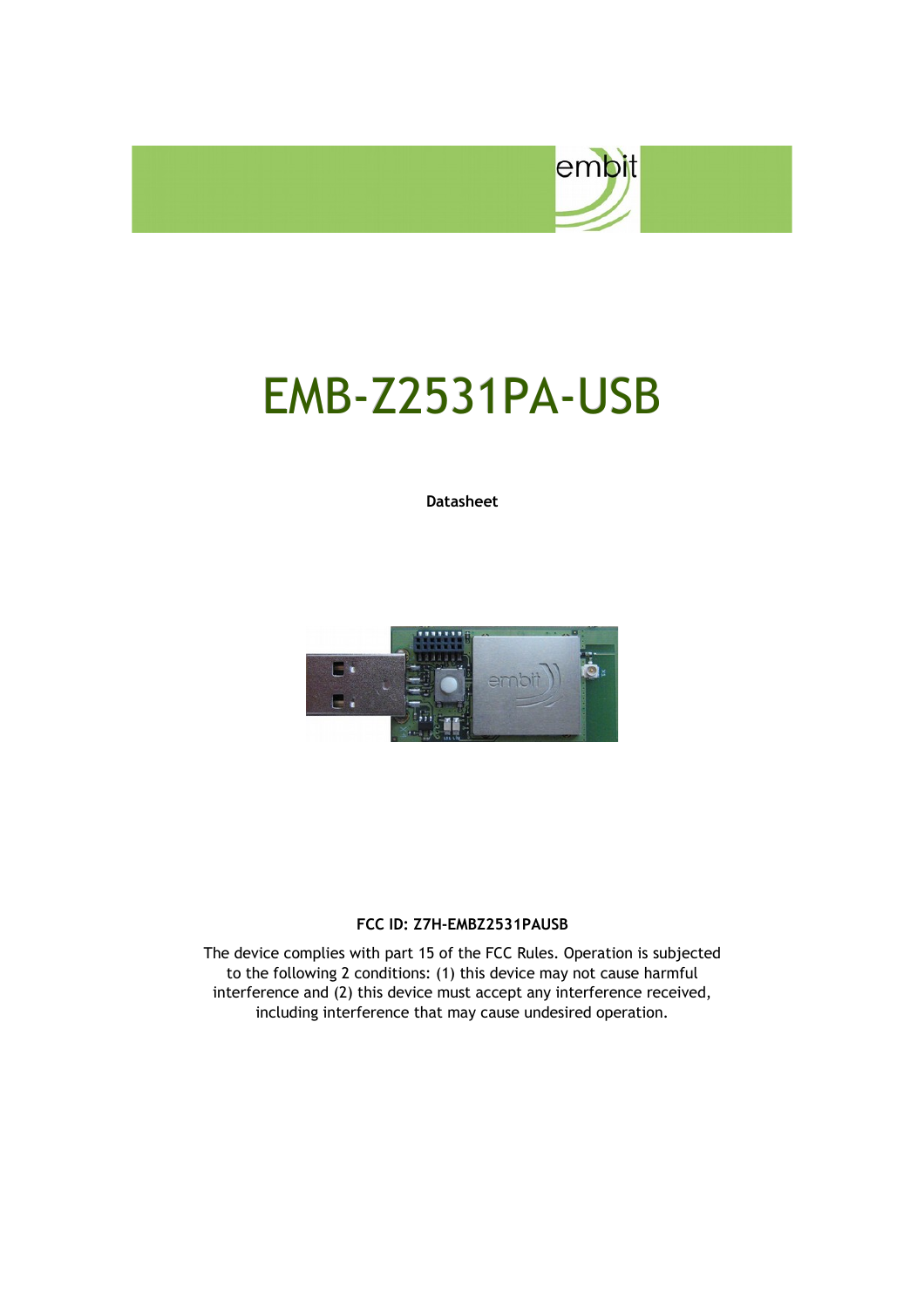### **Document information**

| <b>Version</b> | Date       | Author   | <b>Comments</b>     |
|----------------|------------|----------|---------------------|
| 1.0            | 05/09/2011 | A.Sala   | Preliminary version |
| 1.1            | 13/12/2012 | C. Biagi | Minor fixes         |
| 1.2            | 09/01/2013 | C. Biagi | Minor fixes         |
| 1.3            | 16/04/2013 | C. Biagi | Minor fixes         |
| 1.4            | 21/05/2013 | C. Biagi | Minor fixes         |
| 1.5            | 17/02/2015 | C. Biagi | Updated sensitivity |

### **Versions & Revisions**

### **References**

| Ref | Version | Date | Author | <b>Title</b> |
|-----|---------|------|--------|--------------|
|     |         |      |        |              |
|     |         |      |        |              |
|     |         |      |        |              |
|     |         |      |        |              |
|     |         |      |        |              |
|     |         |      |        |              |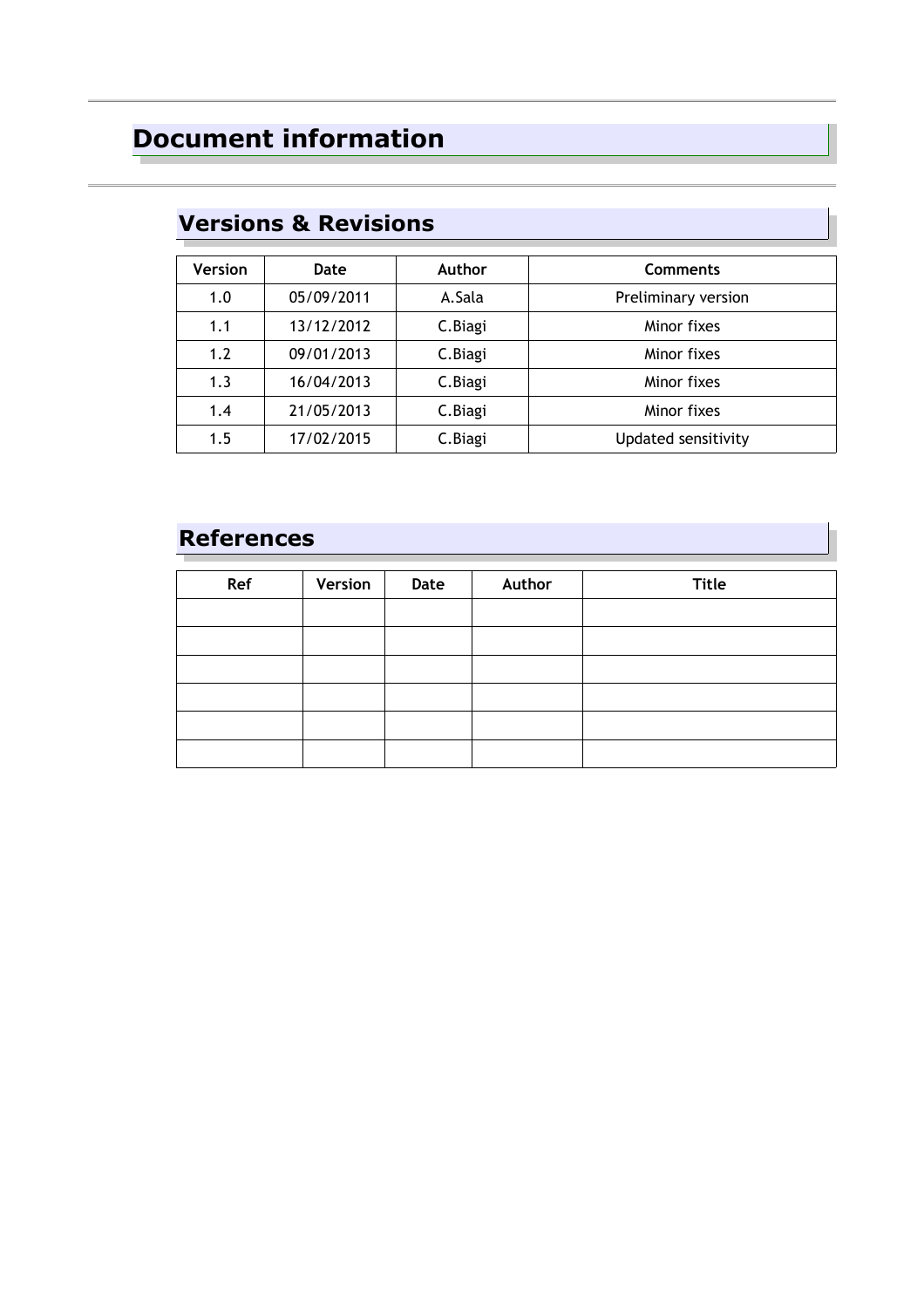#### **FCC ID: Z7H-EMBZ2531PAUSB**

Brand: Embit Model: EMB-Z2531PA-USB/xx; EMB-Z2531/xx; EMB-Z2531PA/xx; EMB-Z2531USB/xx; EMB-Z2531-USB/xx; EMB-Z2531PAUSB/xx; NETCE001/xx (just different commercial type names) /xx stands from EUT with integral antenna or EUT with antenna connector Power supply: 4 to 6 VDC Transmission frequency: 2405 – 2480 MHz Other certifications: CE

The device complies with part 15 of the FCC Rules. Operation is subjected to the following 2 conditions: (1) this device may not cause harmful interference and (2) this device must accept any interference received, including interference that may cause undesired operation.

This equipment has been tested and found to comply with the limits for a Class B digital device, pursuant to Part 15 of the FCC Rules. These limits are designed to provide reasonable protection against harmful interference in a residential installation. This equipment generates, uses and can radiate radio frequency energy and, if not installed and used in accordance with the instructions, may cause harmful interference to radio communications. However, there is no guarantee that interference will not occur in a particular installation. If this equipment does cause harmful interference to radio or television reception, which can be determined by turning the equipment off and on, the user is encouraged to try to correct the interference by one or more of the following measures:

- Reorient or relocate the receiving antenna.

- Increase the separation between the equipment and receiver.

- Connect the equipment into an outlet on a circuit different from that to which the receiver is connected.

- Consult the dealer or an experienced radio/TV technician for help.

The device complies with the FCC's Rf exposure requirements for USB dongles.

Sar compliance for body-worn operation is based on a separation distance of 0.5 cm between the unit and the body of the user. End-user must be informed of the body-worn operating requirements for satisfying RF exposure compliance.

The highest report SAR value is: 0.99 W/kg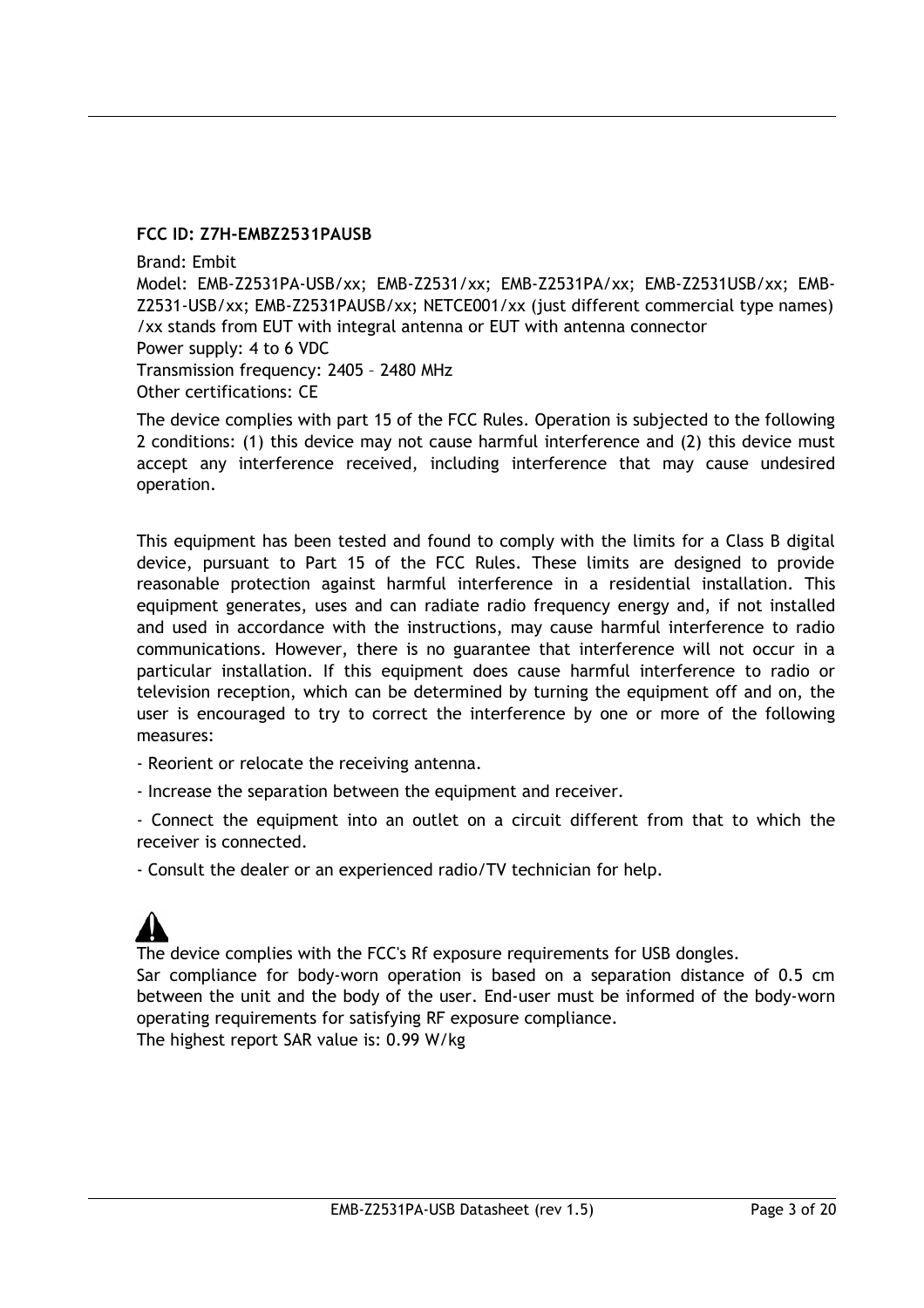## **Index**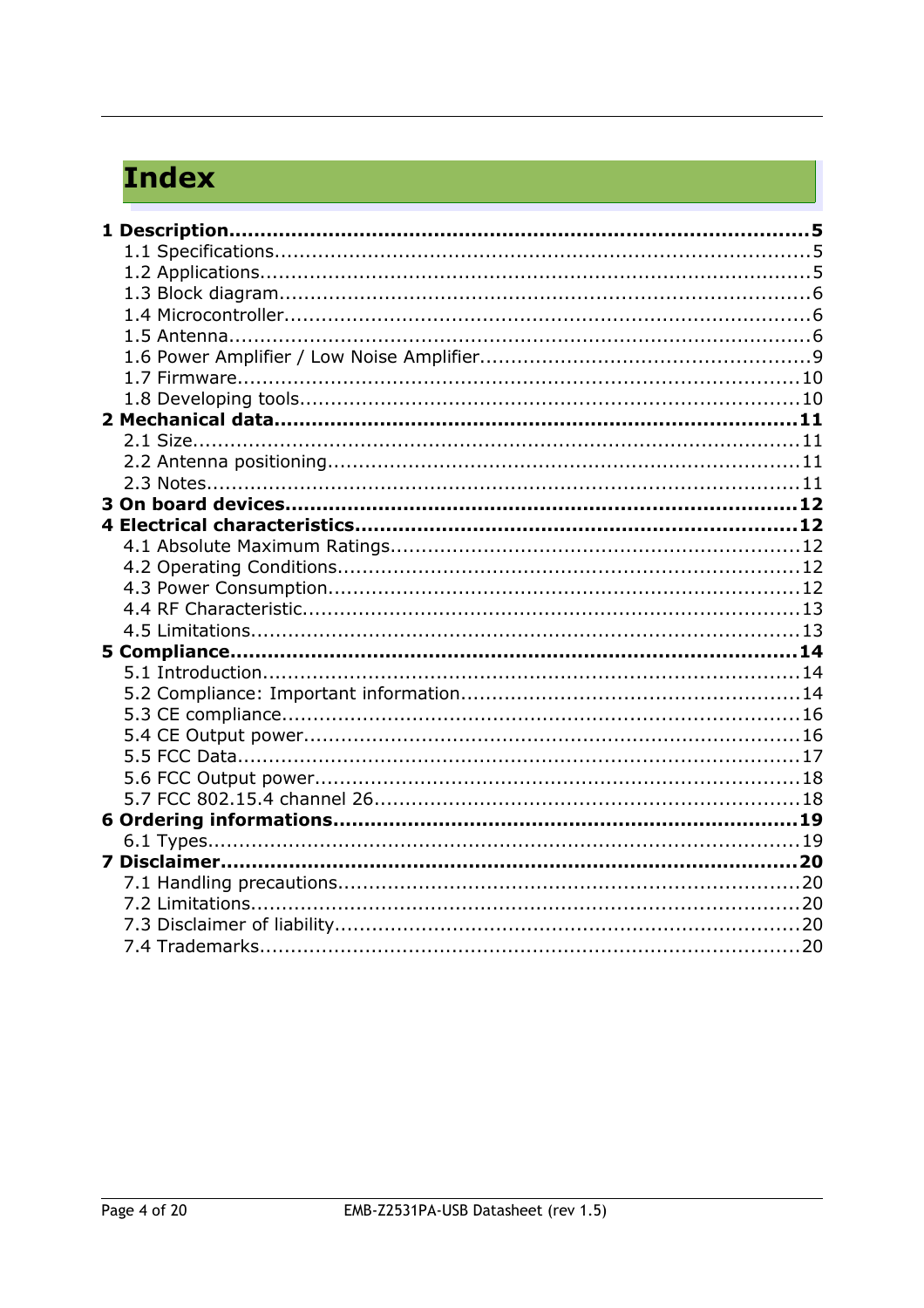### **1 Description**

**EMB-Z2531PA-USB** is a USB dongle developed by **embit** for LR-WPAN applications. The solution is a modified version of the EMB-Z2530PA module that include a USB capable microcontroller, some on board hardware and connectors. The simplified design combines high performance to small dimensions and low cost, providing the system integrator a simple and easy way to add IEEE 802.15.4 / ZigBee low range wireless connectivity and multi-hop networking into existing products.

**EMB-Z2531PA-USB** is configured as an embedded micro system or simple data modem for low power applications in the 2.4 GHz ISM band. It is based on a Texas Instruments™ CC2531 single chip device which is an 8051 8 bit controller with 256 KB Flash memory and 8 KB of RAM. The device includes a USB transceiver, a hardware accelerator for the MAC IEEE802.15.4 and a 2.4 GHz transceiver.

The ad-hoc RF section includes a power amplifier and a low noise amplifier which guarantee best-inclass performance in terms of covered area and power consumption. The output power can be increased up to  $+20$  dBm by simple software configurations and the sensitivity is configurable between two options, allowing to cover distances up to 500 meters (LoS); the U.FL receptacle allows the connection of an external antenna.

**EMB-Z2531PA-USB** include two LEDs and a switch on board, the USB connector and a programmer connector. The power supply conditioning chain is integrated on the dongle.

### **1.1 Specifications**

- 8-bit 8051 MCU
- 256 KB Flash, 8 KB RAM
- Output power: up to +20 dBm (100 mW)
- Sensitivity: up to -100 dBm (high sensitivity mode)
- PCB antenna (PIFA), wire connector and U.FL receptacle for external antennas
- Coverage: up to 500 meters (LoS)
- Unique IEEE address (64 bit) on-board
- USB 2.0 certified full speed transceiver (12 Mbps)
- USB type A connectors
- Embit programming interface
- 2 LEDs and 1 switch

### **1.2 Applications**

- **Metering**: thermostat, meters, remote devices, displays, etc..
- **Home/Buildings Automation**: safety systems and access control, HVAC, door/window control, lightning, etc..
- **Industrial Automation**: process control, wireless sensor networks, identification and asset tracking, etc..
- **Healthcare**: blood pressure monitoring, thermometers, ECG, etc..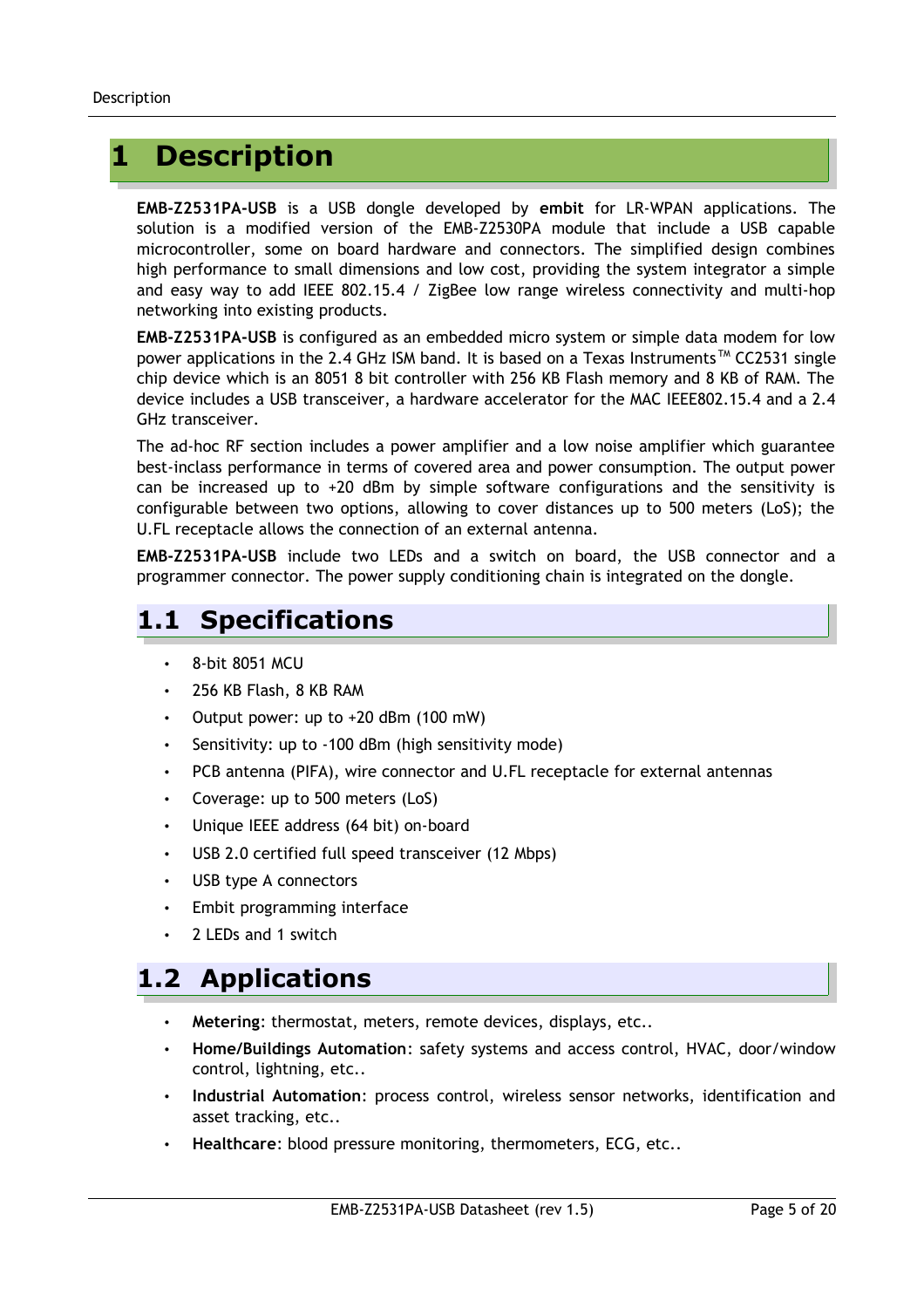

### **1.3 Block diagram**

*Image 1:* block diagram for the EMB-Z2531PA-USB

### **1.4 Microcontroller**

CC2531 is an integrated Texas Instruments™ platform for IEEE 802.15.4/ZigBee. The device integrates a low power 2.4 GHz transceiver, a CPU based on an 8051 core (8 bit) with hardware accelerator for the IEEE 802.15.4 MAC and a USB transceiver.

The CC2531 can be used for different wireless applications, starting from the simple point to point proprietary protocol to ZigBee mesh networks, and has been developed to offer high computational power with low consumption.

The 8051 8 bit core works at 32 MHz; there are 256 KB of flash memory and 8 KB of RAM memory.

### **1.5 Antenna**

The **EMB-Z2531PA-USB** offers three different antenna options:

• PIFA antenna directly printed on the PCB with an omnidirectional emission diagram (xz plane). The performances of this antenna are influenced by the positioning of the USB dongle in the system (see paragraph *"Antenna positioning"*). The antenna specifications are provided in next paragraph (images might refer to the EMB-Z2530PA module that shares with the EMB-Z2531PA-USB all the RF section).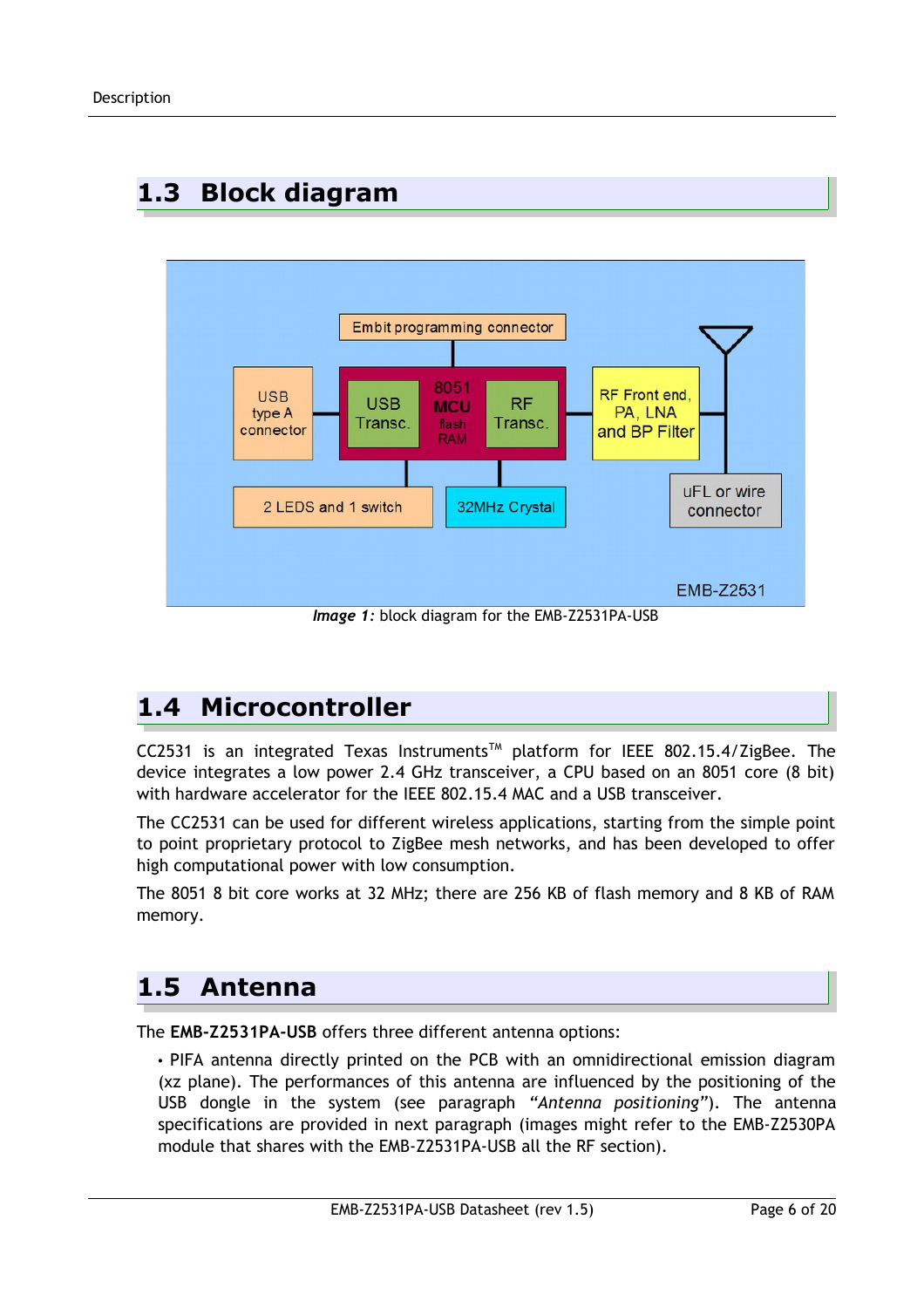- Wire antenna: hole for soldering a wire antenna.
- External antenna connector (optional): 50 Ohm single ended U.FL connector.

#### **1.5.1 PIFA antenna radiation diagrams**

The printed antenna of the **EMB-Z2531PA-USB** is a simple and performant solution for a 2,4 GHz system. It has a maximum gain of +1,5 dBi, positioned in the xy plane (see 3D radiation diagram).

Here is the 3D radiation pattern:



Image 2: 3D radiation pattern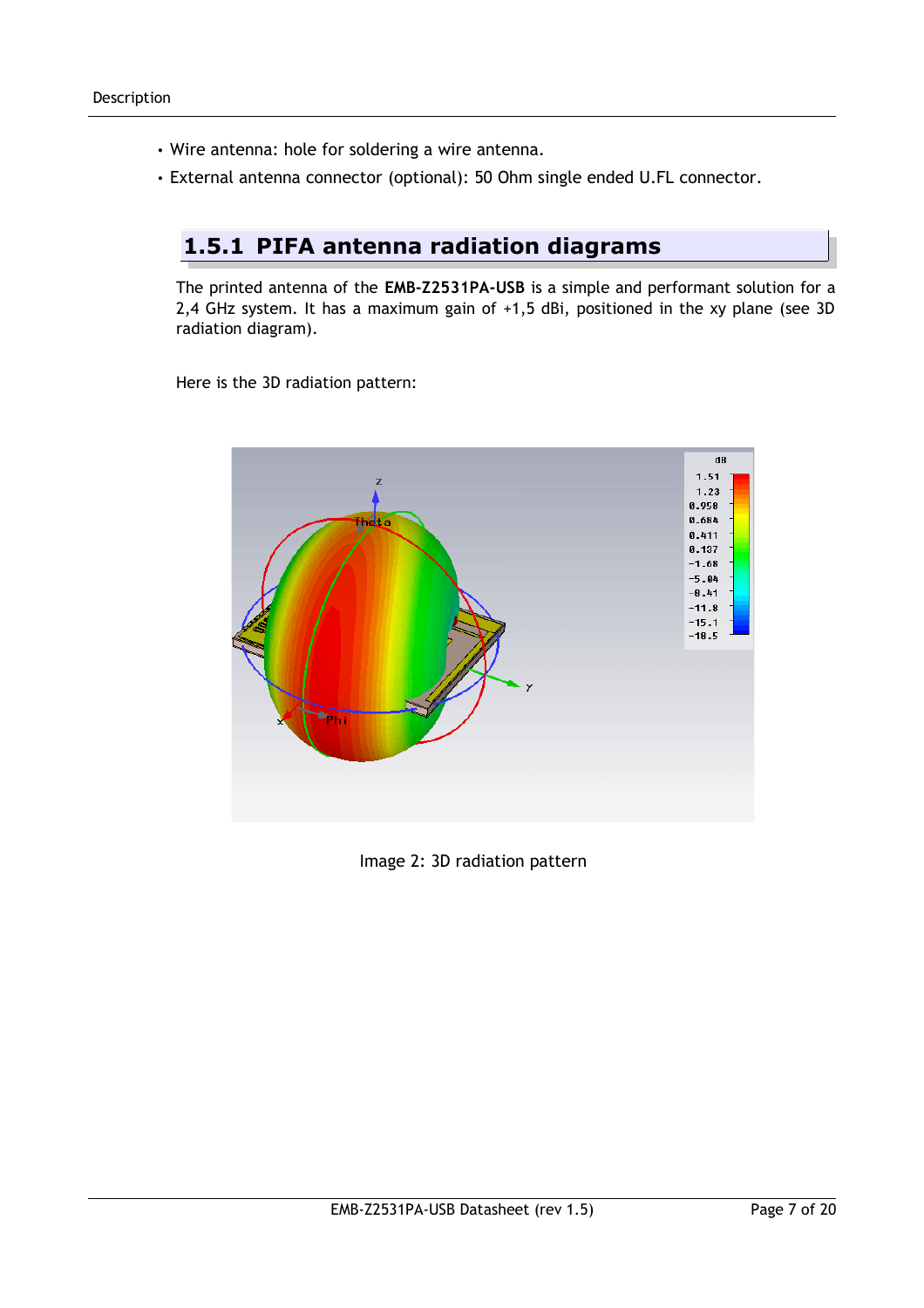Polar radiation pattern:







Image 4: polar radiation pattern, yz plane



Image 5: polar radiation pattern, xz plane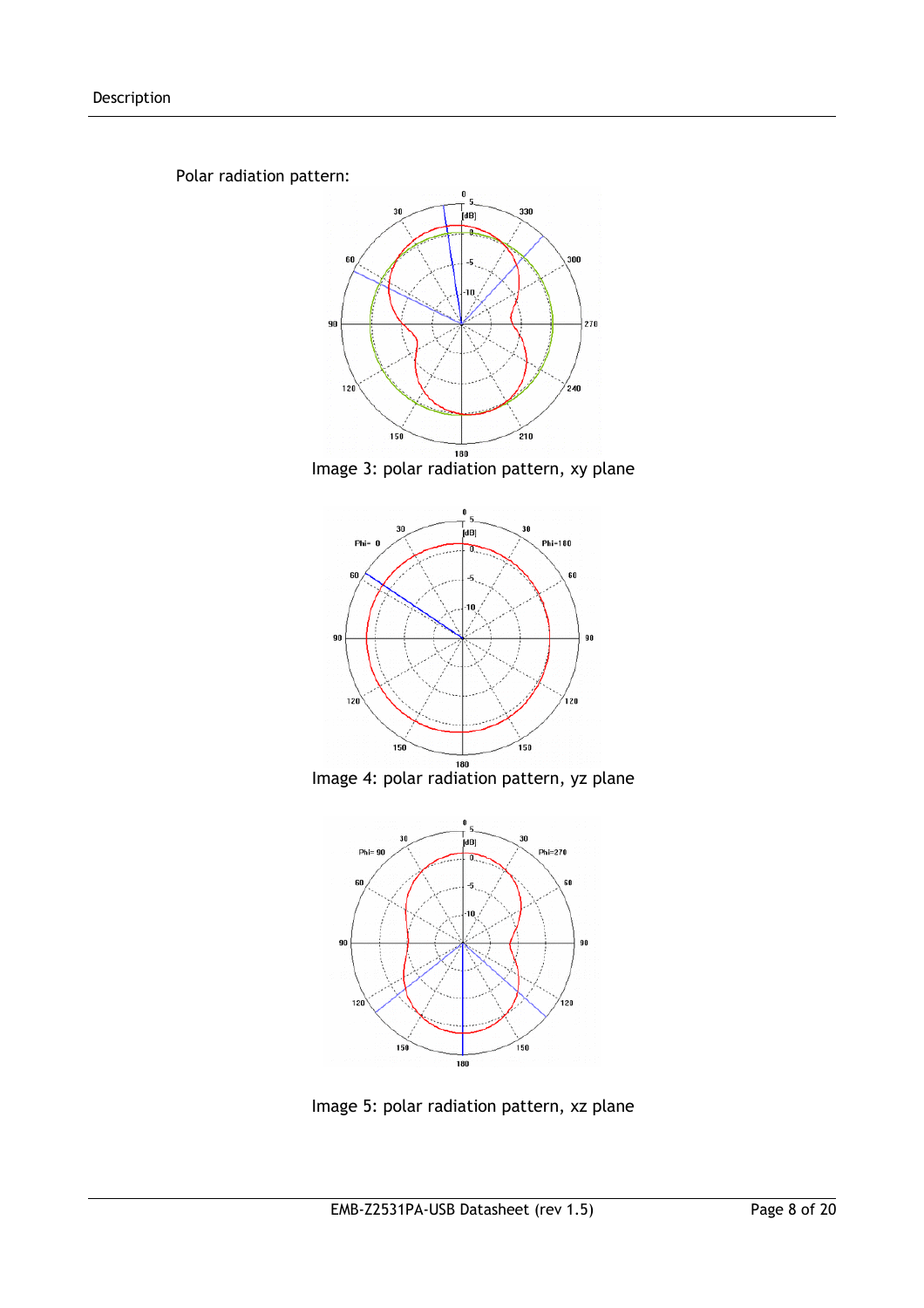#### **1.5.2 Antenna selection (PIFA/external)**

To select the antenna option the last 0402 resistor (zero R) or capacitor (10 pF) in the RF chain (the one closer to the printed antenna) must be rotated from vertical to horizontal position and viceversa. If the PIFA antenna is desired, the component must be installed in vertical position, as shown in the following picture:



*Image 6: C3 capacitor installation for PIFA antenna*

If an external antenna is to be used, either through U.FL connector or wire soldering point, the C3 capacitor must be installed in horizontal position, as shown in the following picture:



*Image 7: C3 capacitor installation for external antenna*

### **1.6 Power Amplifier / Low Noise Amplifier**

The EMB-Z2531PA-USB is equipped with a PA / LNA combination to increase the communication range of the device. The PA provides a fixed gain of +20 dBm and the LNA can provide a gain of +11 dBm or +1 dBm selectable from the MCU. To switch between low gain and high gain the MCU must drive the pin 0 of port R low (high gain) or high (low gain).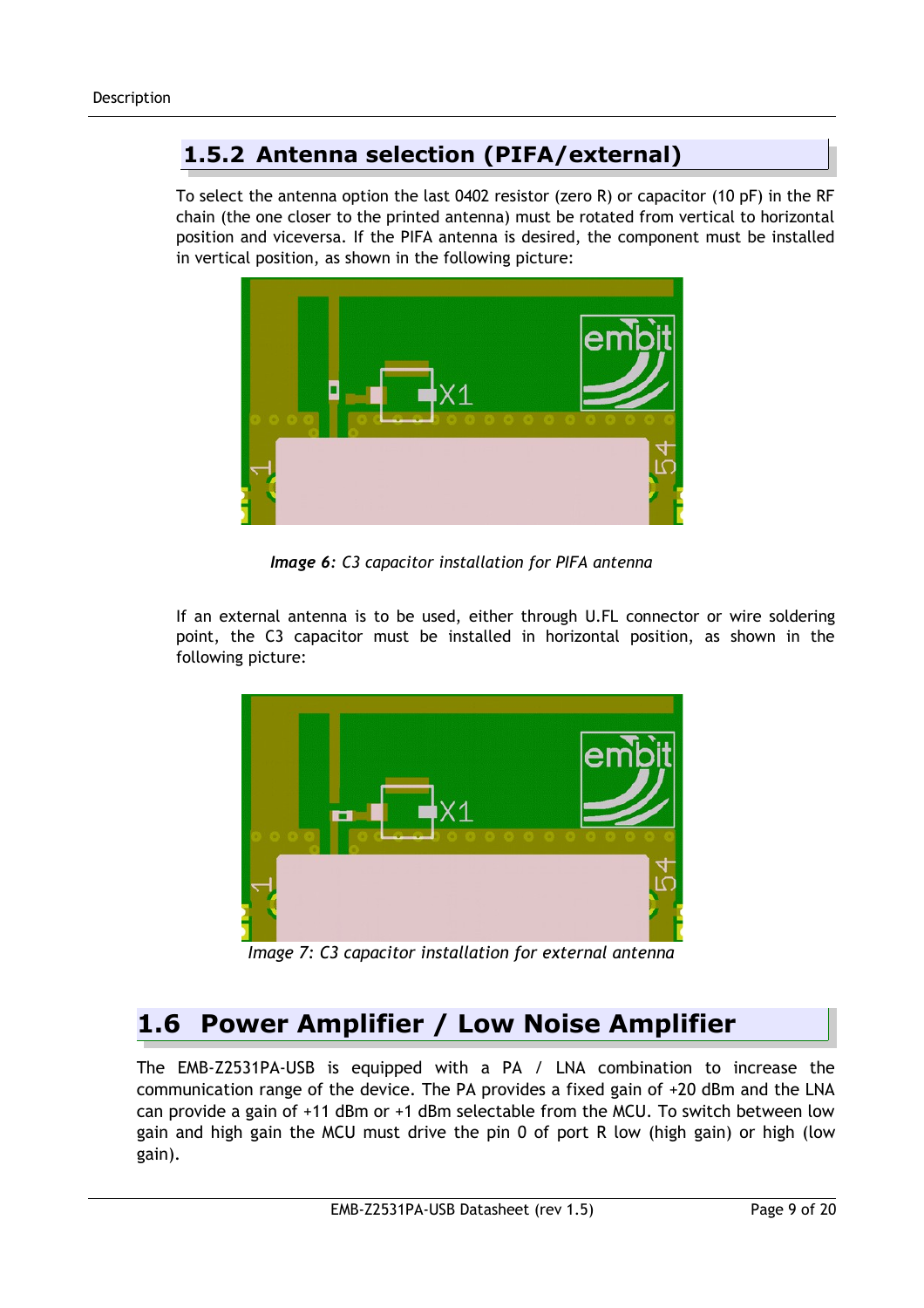### **1.7 Firmware**

The EMB-Z2531PA-USB is compatible with the TIMAC stack and Z-Stack provided by Texas Instruments. Some modifications must be done to drive the external PA and LNA and the USB pull-up. For an insight guide, please consult the appropriate documents.

#### **1.7.1 Power Amplifier interface**

The EMB-Z2531PA-USB has an integrated power amplifier and low noise amplifier that must be controlled by the transceiver. Depending on the stack some modifications might be required in order to control the front-end. The interface between transceiver and front-end is composed of an SPI port and three GPIO pins: Enable, PA\_enable and Low/High\_Sensitivity.

The Enable pin (for controlling the LNA) is remapped from P1.4 to P1.0 when comparing to Texas Instruments Evaluation Modules and so the right settings for OBSSEL0:

OBSSEL0 = RFC\_OBS\_CTRL1; // OBSSEL4 = RFC\_OBS\_CTRL1;

#### **1.7.2 Switches and LEDs**

The EMB-Z2531PA-USB have 2 leds and a switch mapped as the EMB-Z2530PA module. Some remapping of the LED and switch pins is therefore required if starting from the Texas Instruments stacks. For further information please consult the appropriate documents.

The pinout is as follows:

- LED1 Connected to VDD
- LED2 Connected to P2.0 (lit when P2.0 is set high)
- SW1 Connected P0.6 (ground signal when pressed)

#### **1.7.3 USB pull-up**

The EMB-Z2531PA-USB have the USB pullup remapped from P1.0 to P1.3.

### **1.8 Developing tools**

For programming the EMB-Z2531PA-USB any emulator provided by Texas Instruments™ might be used (CC Debugger, SmartRF, etc.). The IAR IDE is suggested for working with the stacks.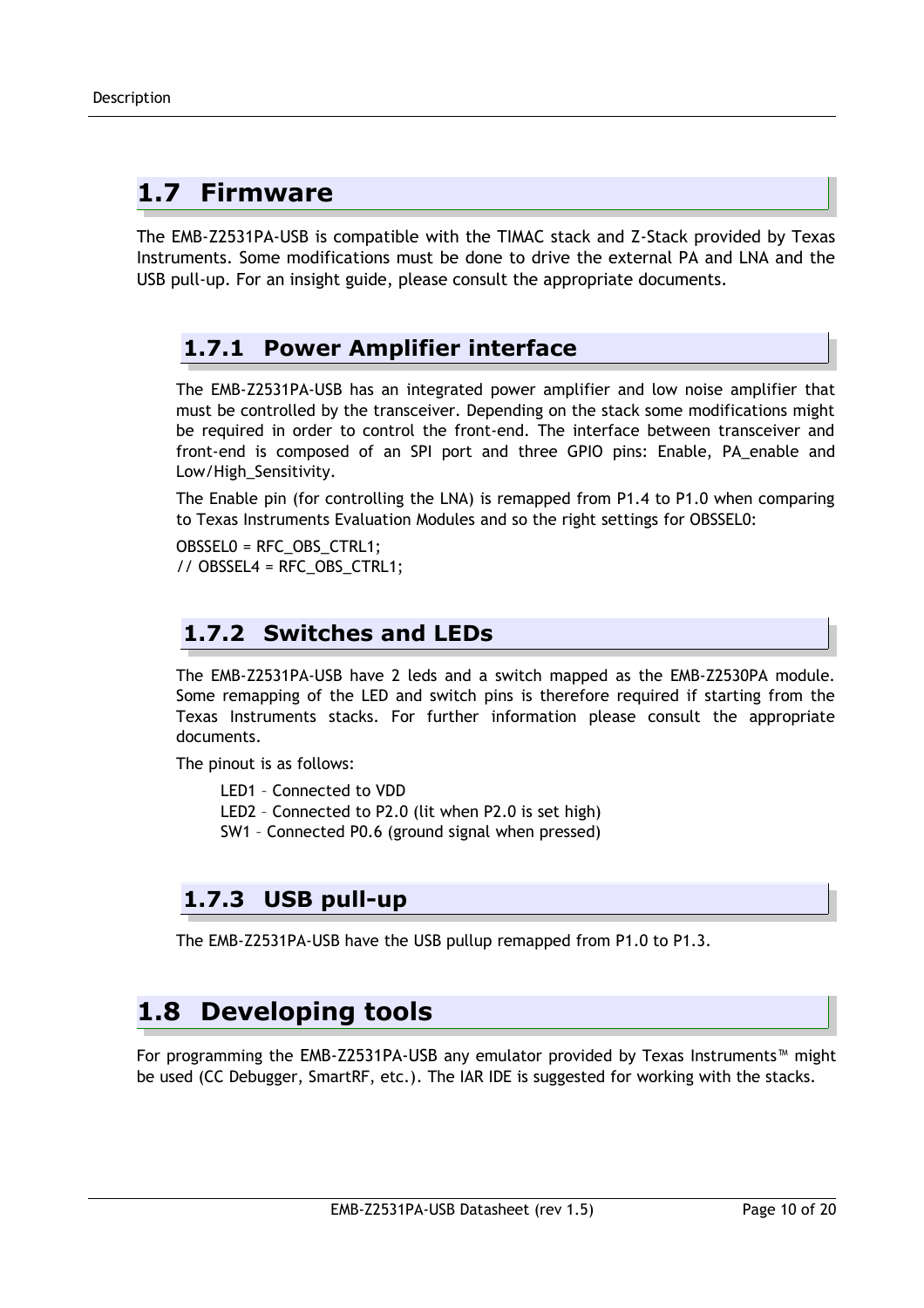### **2 Mechanical data**

### **2.1 Size**

The mechanical dimensions of the **EMB-Z2531PA-USB** are 60,40 x 22,60 mm. The thickness is 7,0 mm, CAN Shield, USB connector and programming interface included.



*Image 8: Outline*

### **2.2 Antenna positioning**

Some care must be taken when positioning the antenna inside a host system. If using the integrated PIFA antenna, the side of the PCB on which the antenna is located must be positioned away from metal parts of the case or other PCBs.

### **2.3 Notes**

- Keep antenna clear of metal parts of the casing or system.
- Don't use metal enclosures to avoid RF signal degradation.

*Note:* Taking no account this recommendations may affect the radio performances.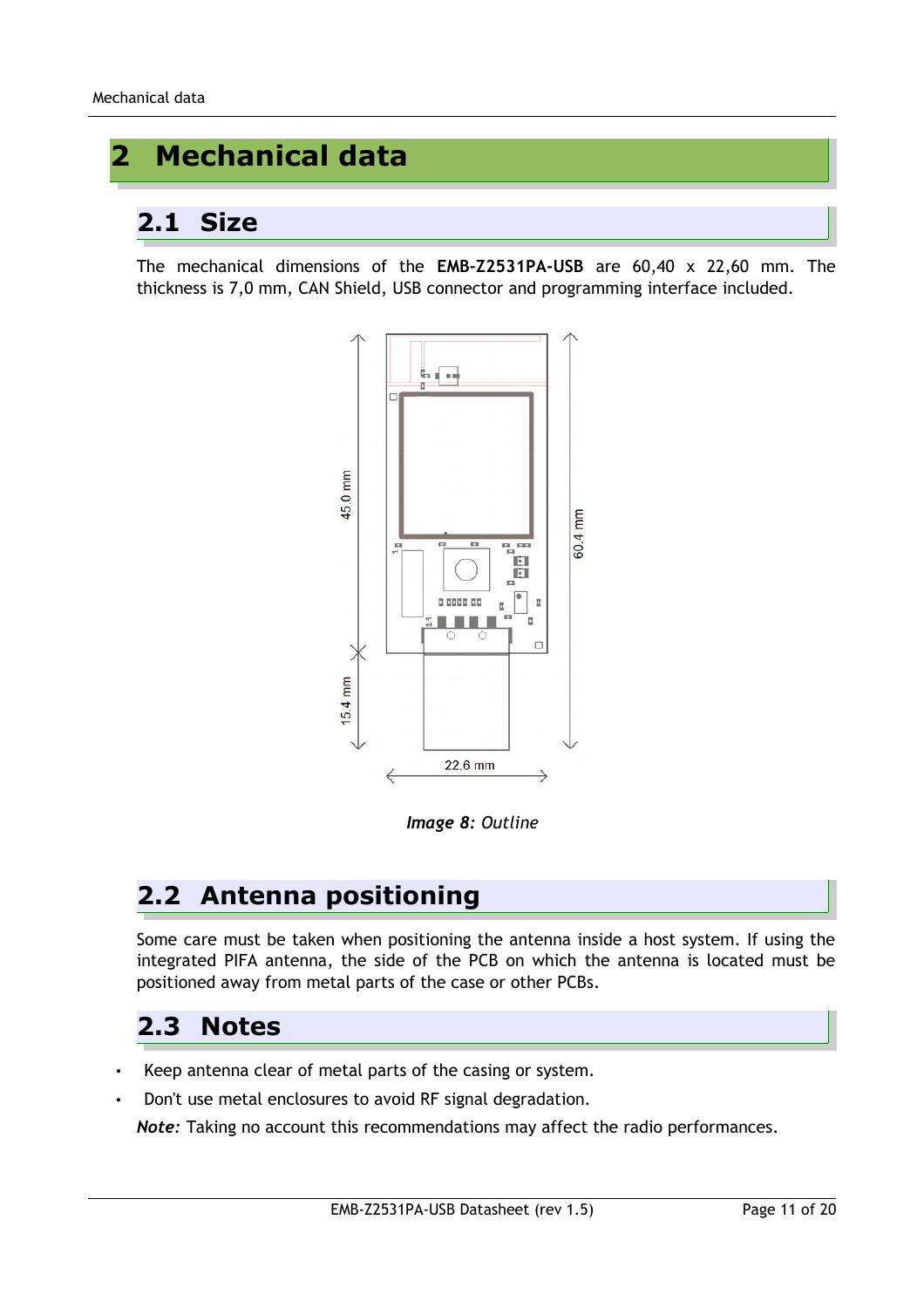### **3 On board devices**

Two LEDs are located on the USB dongle. One is connected to VDD and the second one can be controlled by the microcontroller using the P2.0 pin.

One switch is also mounted on the pin P0.6.

The embit programming interface can be used to program the microcontroller. Please read the appropriate document for more details.

### **4 Electrical characteristics**

### **4.1 Absolute Maximum Ratings**

|                                      | Value        | Unit   |
|--------------------------------------|--------------|--------|
| Power Supply Voltage                 | b            | Vdc    |
| Voltage on any pin (beside USB pins) | 3,6          | Vdc    |
| RF input power $(P_{MAX})$           | 10           | dBm    |
| Storage Temp. Range                  | $-45 - +125$ | $\sim$ |

### **4.2 Operating Conditions**

| <b>Parameter</b>                   | Min  | Tvp | Max  | Unit       |
|------------------------------------|------|-----|------|------------|
| Power Supply Voltage (Vcc)         |      |     |      | Vdc        |
| Input Frequency                    | 2405 |     | 2480 | <b>MHz</b> |
| <b>Operating Temperature Range</b> | -40  |     | 85   |            |

### **4.3 Power Consumption**

| Mode     | Typ. value  | Unit |
|----------|-------------|------|
| Transmit | $135*$      | mA   |
| Receive  | $28*$       | mA   |
| Sleep    | Up to 1.1** | μA   |

• The consumption doesn't count the power needed for the LEDs \*\* 1.1 µA can be obtained in power mode 2 with sleep timer running (LEDs are excluded).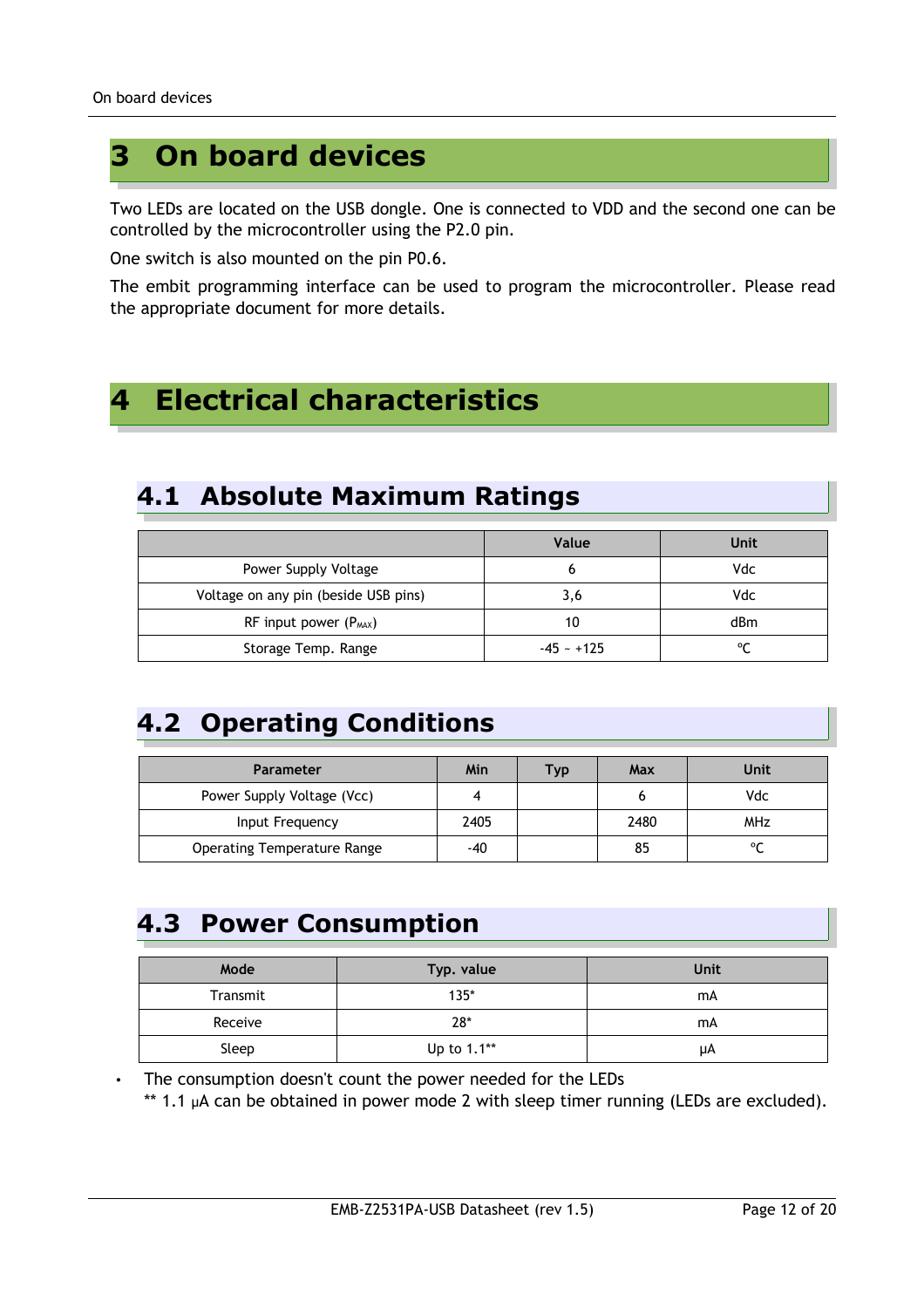### **4.4 RF Characteristic**

| Parameter                                                | Min  | <b>Typ</b> | <b>Max</b> | Unit            |
|----------------------------------------------------------|------|------------|------------|-----------------|
| RF Frequency Range                                       | 2400 |            | 2483,5     | <b>MHz</b>      |
| RF Data Rate                                             |      | 250        |            | <b>Kbps</b>     |
| Nominal Output Power                                     |      | $+10$      |            | dBm             |
| Programmable Output Power Range                          | -5   | --         | $+20$      | dBm             |
| Receiver Sensitivity (1% PER) - Normal mode              |      | -91        |            | dBm             |
| Receiver Sensitivity (1% PER) - High<br>sensitivity mode |      | $-100$     |            | d <sub>Bm</sub> |
| Saturation (IP3) - Maximum Input Level                   | $-2$ |            |            | dBm             |

### **4.5 Limitations**

Every operation involving a modification on the internal components of the device will void the warranty.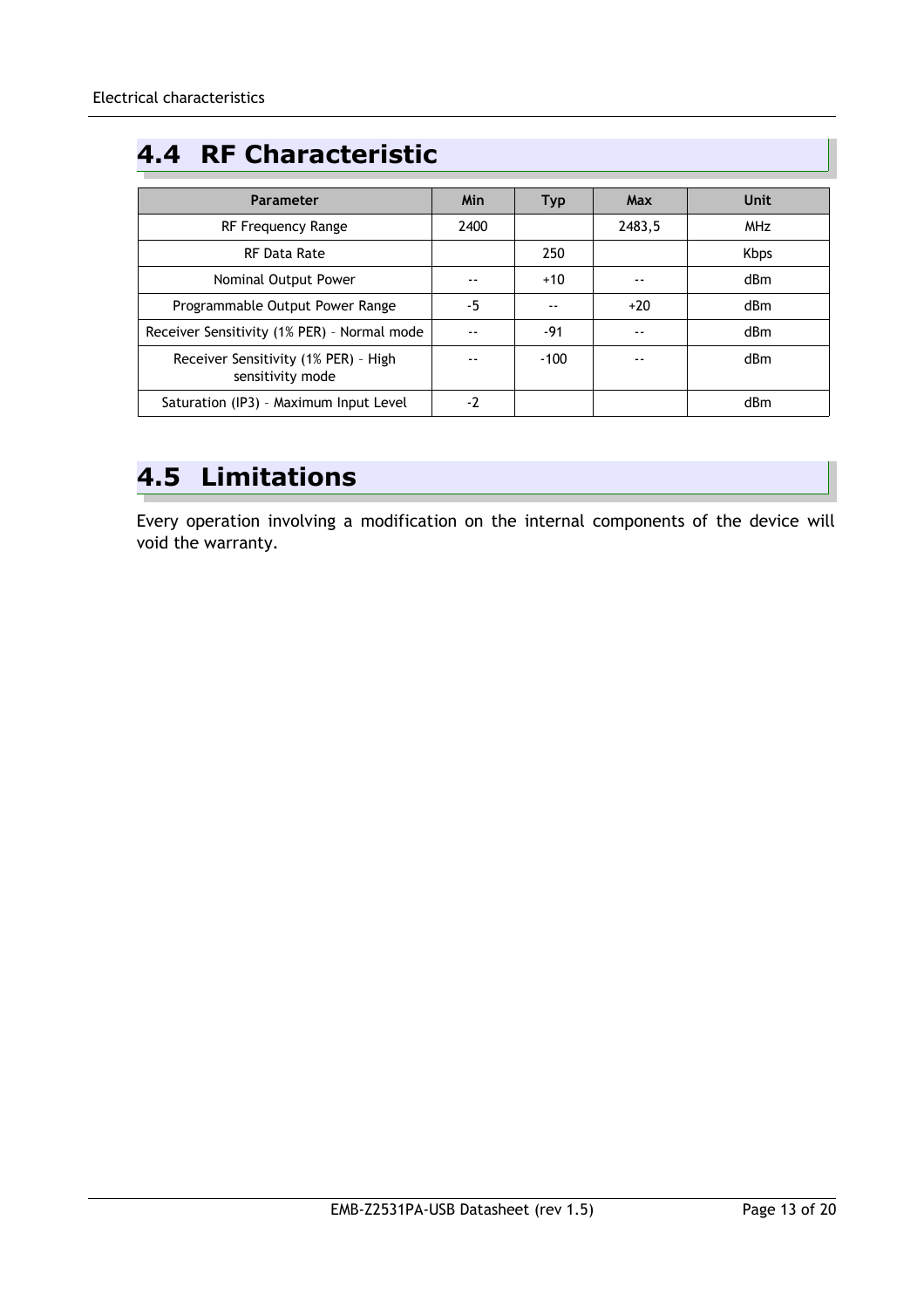### **5 Compliance**

### **5.1 Introduction**

The purpose of this chapter is to describe which behaviour the user MUST have in order to operate the device under compliance with current regulations. The details described here are then to be read carefully and applied literally. Also, please read carefully all the other documentation available in order to understand all the limits and ensure compliance of the final application.

The **EMB-Z2531PA-USB** is certified for CE and FCC compliance. The different regulations have different limitations and impose different approaches to the device that will be discussed in different chapters. Any aspect that both the regulations have in common will be described in an appropriate chapter in order to keep readability of this document at maximum.

The main aspect that the user MUST consider is the output power. The device itself is compliant and ready to be used but care must be taken in setting an appropriate output power when programming the devices. The device can output up to 20 dBm of conducted power which translates into up to 21.5 dBm of eirp with the integrated antenna or more if using an external antenna. Please follow the directives in this document to set the appropriate output power for the antenna you are using. Any other antenna that is not covered in the certification must not be used unless a new certification is performed.

### **5.2 Compliance: Important information**

The device is to be used in accordance with the current guide.

The antennas used must be one of those indicated by the manufacturer and the output power must be set as required by the present document.

There is no duty cycle limit for this device if the appropriate power settings are respected.

Any modification on the device will void the certification.

The device can only be used with the antennas specified in the following table and the power setting must not exceed those indicated in this table for each antenna and operative area (CE or FCC). For correctly operate the devices with the stack provided please set the output power according to the following table. The "Maximum tx power" column refers to the power to be set in the stack and might differ slightly from the effective output power (see power tables). If the device is using the integrated antenna, please consider the settings specified for the EMB-AN24-15PFA antenna.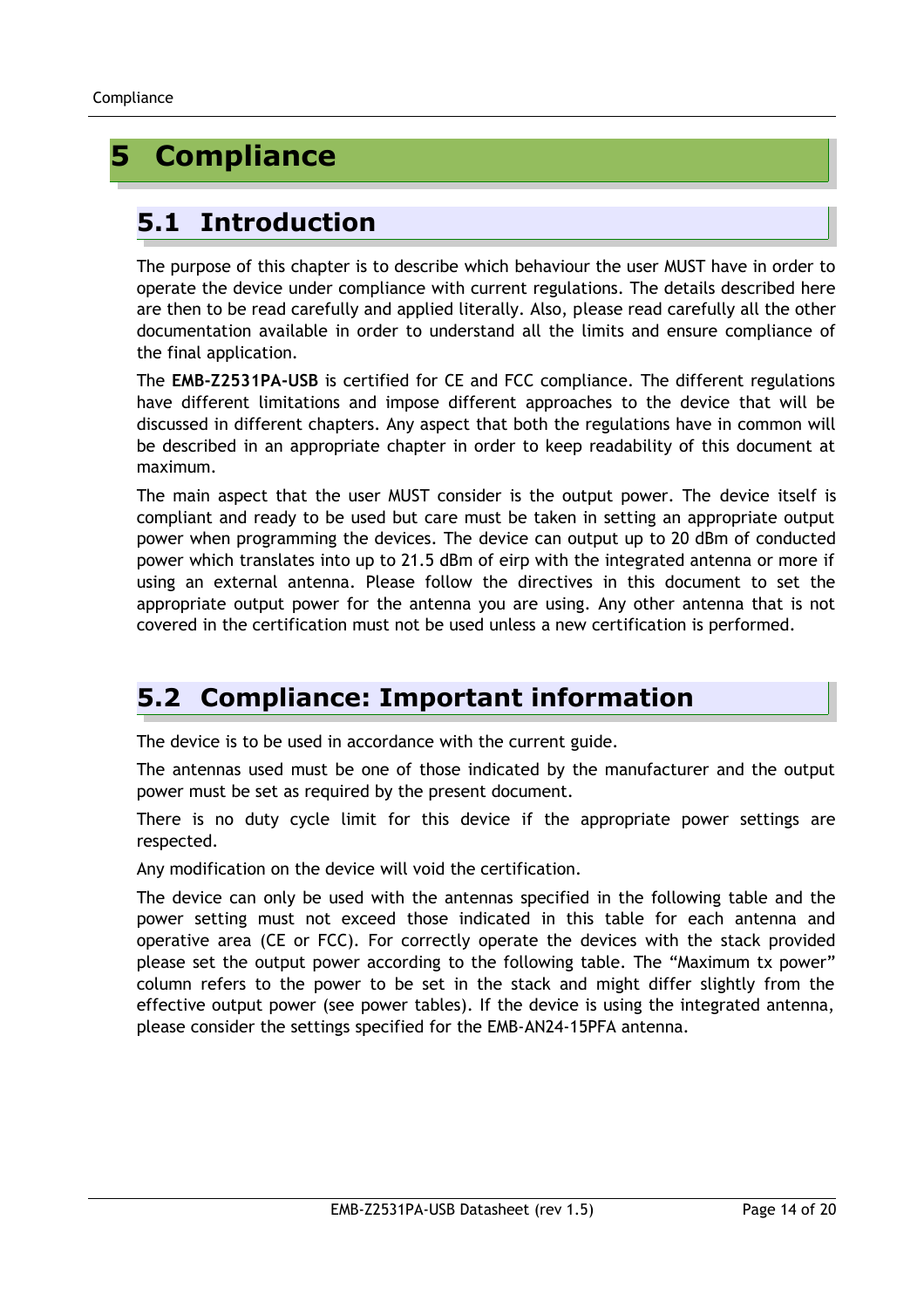| Antenna code             | Antenna type                       | Antenna<br>gain | <b>Maximum</b><br>tx power<br>(for CE) | <b>EIRP</b><br>(for CE) | <b>Maximum</b><br>tx power<br>(for FCC) | <b>EIRP</b><br>(for FCC) |
|--------------------------|------------------------------------|-----------------|----------------------------------------|-------------------------|-----------------------------------------|--------------------------|
| EMB-AN24-<br><b>14YA</b> | Yagi                               | $+14,0$ dBi     | +1 dBm                                 | 15,0 dBm                | $+20$ dBm                               | 34,0 dBm                 |
| EMB-AN24-<br><b>12YA</b> | Yagi                               | $+12,0$ dBi     | $+2$ dBm                               | 14,0 dBm                | $+20$ dBm                               | 32,0 dBm                 |
| EMB-AN24-<br>20HWDU      | 1/2 wave dipole<br>captive mount   | $+2$ dBi        | $+12$ dBm                              | $+14,0$ dbm             | $+20$ dBm                               | $+22,0$ dbm              |
| EMB-AN24-<br>00QWS       | 1/4 wave stubby                    | $+0$ dBi        | $+14$ dBm                              | $+14,0$ dbm             | $+20$ dBm                               | $+20,0$ dbm              |
| EMB-AN24-<br>21DBA       | Dual band antenna                  | $+2,1$ dBi      | $+12$ dBm                              | $+14,1$ dbm             | $+20$ dBm                               | $+22,1$ dbm              |
| EMB-AN24-<br>50FPCBA     | Flexible PCB antenna               | $+5$ dBi        | $+9$ dBm                               | $+14,0$ dbm             | $+20$ dBm                               | $+25,0$ dbm              |
| EMB-AN24-<br>25FPCBABD   | Flexible PCB antenna               | $+2,5$ dBi      | $+12$ dBm                              | $+14,5$ dbm             | $+20$ dBm                               | $+22,5$ dbm              |
| EMB-AN24-<br>25FPCBA     | Flexible PCB antenna               | $+2,5$ dBi      | $+12$ dBm                              | $+14,5$ dbm             | $+20$ dBm                               | $+22,5$ dbm              |
| EMB-AN24-<br>15FPCBA     | Flexible PCB antenna               | $+1,5$ dBi      | $+13$ dBm                              | $+14,5$ dbm             | $+20$ dBm                               | $+21,5$ dbm              |
| EMB-AN24-<br>22MA        | Mini antenna                       | $+2,2$ dBi      | $+12$ dBm                              | $+14,2$ dbm             | $+20$ dBm                               | $+22,2$ dbm              |
| EMB-AN24-<br>15MA        | Mini antenna                       | $+1,5$ dBi      | $+13$ dBm                              | $+14,5$ dbm             | $+20$ dBm                               | $+21,5$ dbm              |
| EMB-AN24-<br>40SMA       | Multi frequency antenna            | +4 dBi          | $+11$ dBm                              | $+15,0$ dbm             | $+20$ dBm                               | $+24,0$ dbm              |
| EMB-AN24-<br>20SMA       | Multi frequency antenna            | $+2$ dBi        | $+11$ dBm                              | $+15,0$ dbm             | $+20$ dBm                               | $+22,0$ dbm              |
| EMB-AN24-<br>70pA        | Portable swievel<br>antennas panel | $+7$ dBi        | $+7$ dBm                               | $+14,0$ dbm             | $+20$ dBm                               | $+27,0$ dbm              |
| EMB-AN24-<br>50pA        | Portable swievel<br>antennas panel | +5 dBi          | $+9$ dBm                               | $+14,0$ dbm             | $+20$ dBm                               | $+25,0$ dbm              |
| EMB-AN24-<br>50SA        | Portable swievel<br>antennas panel | +5 dBi          | $+9$ dBm                               | $+14,0$ dbm             | $+20$ dBm                               | $+25,0$ dbm              |
| EMB-AN24-<br>40pA        | Portable swievel<br>antennas panel | +4 dBi          | $+11$ dBm                              | $+15,0$ dbm             | $+20$ dBm                               | $+24,0$ dbm              |
| EMB-AN24-<br>15PFA       | Printed PCB antenna - pifa         | $+1,5$ dBi      | $+11$ dBm                              | $+12,5$ dbm             | $+20$ dBm                               | $+21,5$ dbm              |
| EMB-AN24-<br>55RDD       | Rubber duck - dipole antenna       | $+5,5$ dBi      | $+9$ dBm                               | $+14,5$ dbm             | $+20$ dBm                               | $+25,5$ dbm              |
| EMB-AN24-<br>50RDD       | Rubber duck - dipole antenna       | +5 dBi          | $+9$ dBm                               | $+14,0$ dbm             | $+20$ dBm                               | $+25,0$ dbm              |
| EMB-AN24-<br>22WMA       | Wall mount antenna                 | $+2,2$ dBi      | $+12$ dBm                              | $+14,2$ dbm             | $+20$ dBm                               | $+22,2$ dbm              |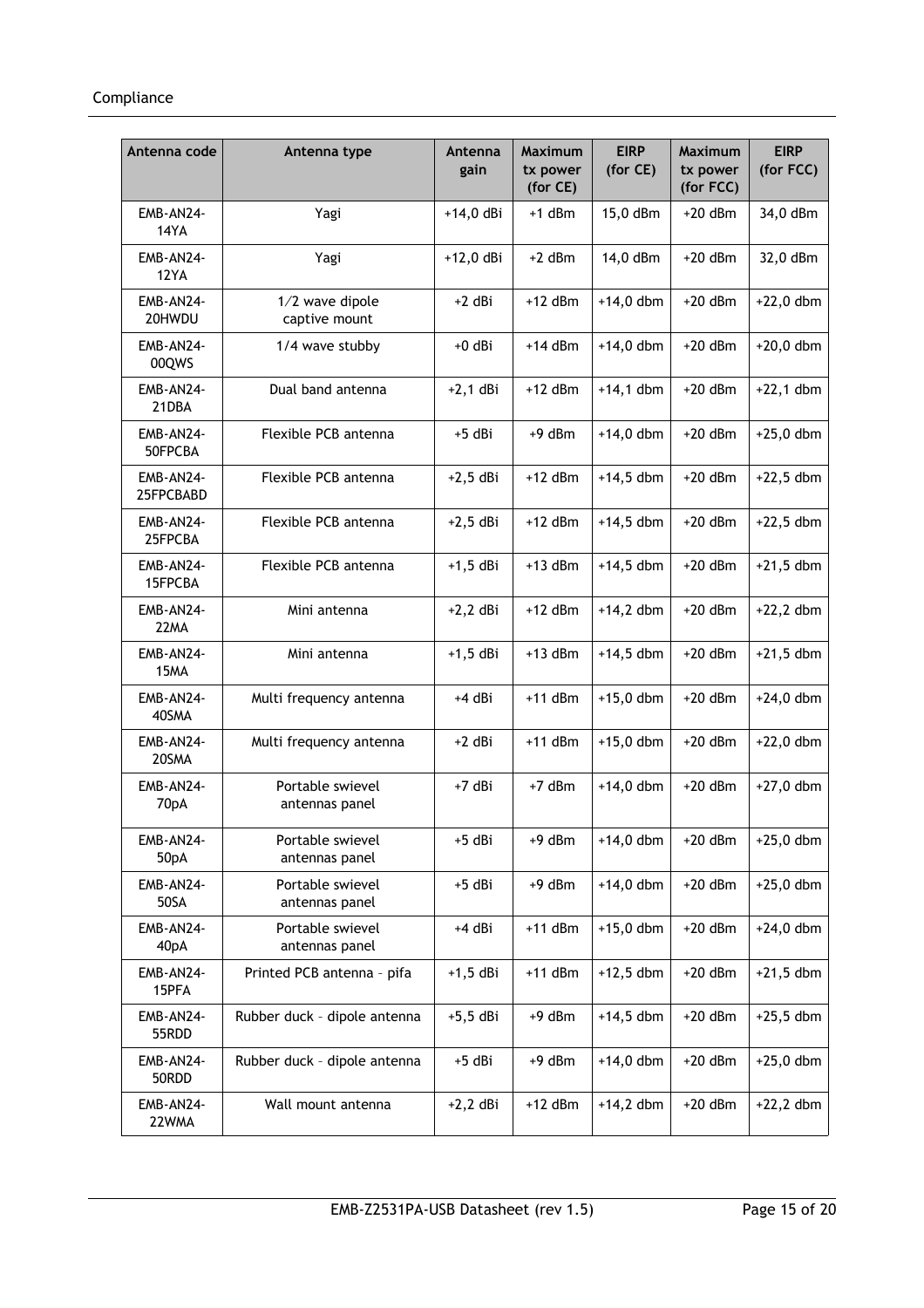| Antenna code      | Antenna type   | Antenna<br>gain | <b>Maximum</b><br>tx power<br>(for CE) | <b>EIRP</b><br>(for CE) | <b>Maximum</b><br>tx power<br>(for FCC) | <b>EIRP</b><br>(for FCC) |
|-------------------|----------------|-----------------|----------------------------------------|-------------------------|-----------------------------------------|--------------------------|
| EMB-AN24-<br>10PA | Patch antenna  | $+10$ dBi       | $+5$ dBm                               | $+15.0$ dBm             | $+20$ dBm                               | $+30,0$ dBm              |
| EMB-AN24-<br>12CA | Corner antenna | +12 dBi         | $+2$ dBm                               | $+14.0$ dBm             | $+20$ dBm                               | $+32,0$ dBm              |

### **5.3 CE compliance**

The EMB-Z2531PA-USB is in compliance with the essential requirements and other relevant provisions of Directive 1999/5/EC.

The Declaration of Conformity made under Directive 1999/5/EC is available for viewing at the following location in the EU community:

```
Embit s.r.l.
via Emilia Est, 911
41122 Modena (MO)
Italy
```
WARNING: The exclamation mark indicates that this device is classified as "Class 2" radio equipment. The radio equipment is reprogrammable. It is not guaranteed that all limits and regulation compliance are satisfied once the device is reprogrammed. The user must take the full responsibility of operating the module properly satisfying regulation constrains that applies. The antenna is permanently attached to the card, removing the included antenna or modifying the board or antenna connector invalidates the certification.

### **5.4 CE Output power**

The CE regulation allows for up to 20 dBm of EIRP output power but imposes a maximum power spectral density of +10 mW/MHz. Considering the bandwidth of the 802.15.4 and ZigBee, this translates into a reduction of the maximum usable output power. Also spurious emission regulations might impose a lower output power. Consider the antennas table from previous chapter for setting the right output power.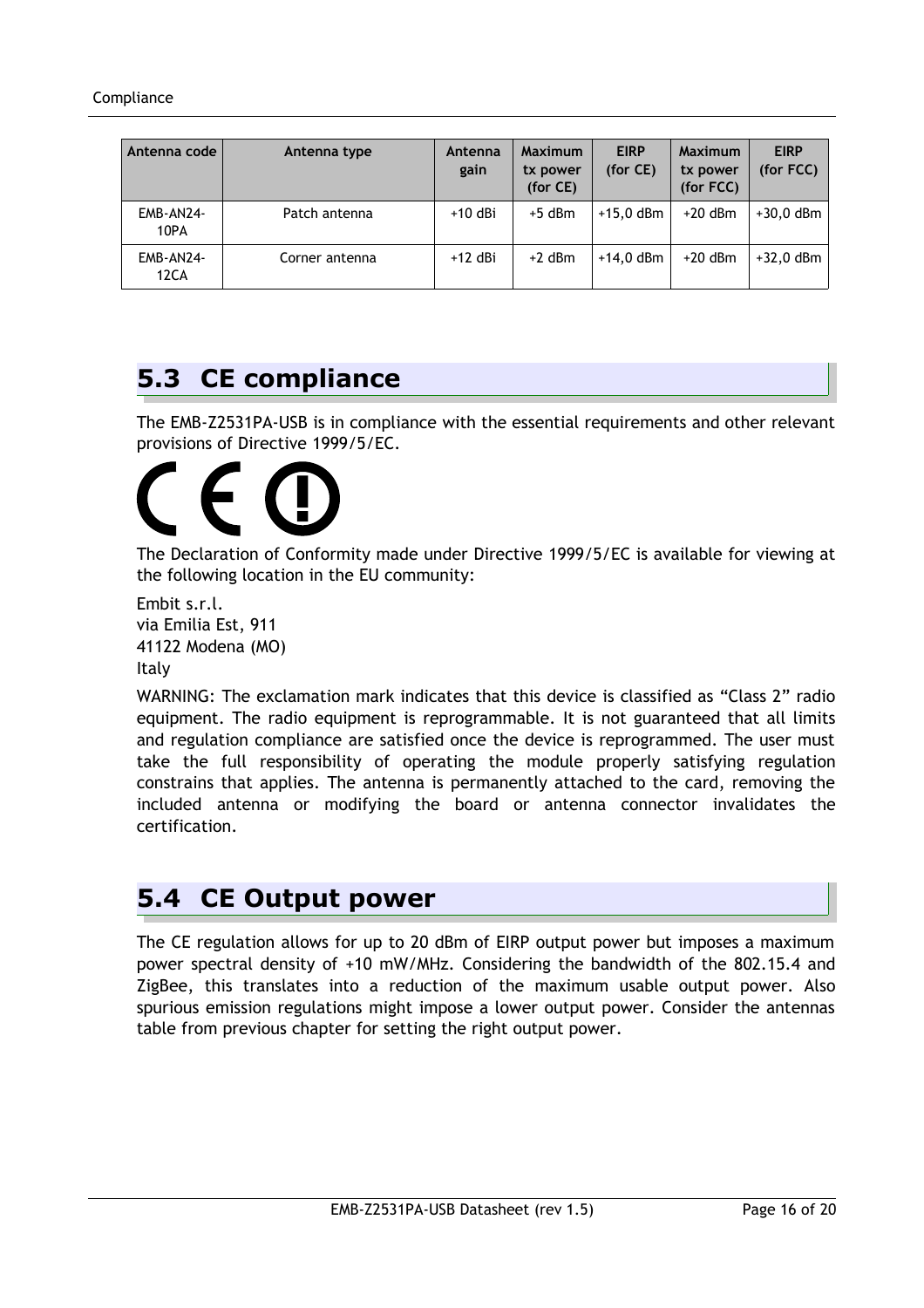### **5.5 FCC Data**

#### FCC ID: Z7H-EMBZ2531PAUSB

Brand: Embit

Model: EMB-Z2531PA-USB/xx; EMB-Z2531/xx; EMB-Z2531PA/xx; EMB-Z2531USB/xx; EMB-Z2531-USB/xx; EMB-Z2531PAUSB/xx; NETCE001/xx (just different commercial type names) /xx stands from EUT with integral antenna or EUT with antenna connector Power supply: 4 to 6 VDC Transmission frequency: 2405 – 2480 MHz Other certifications: CE

The device complies with part 15 of the FCC Rules. Operation is subjected to the following 2 conditions: (1) this device may not cause harmful interference and (2) this device must accept any interference received, including interference that may cause undesired operation.

This equipment has been tested and found to comply with the limits for a Class B digital device, pursuant to Part 15 of the FCC Rules. These limits are designed to provide reasonable protection against harmful interference in a residential installation. This equipment generates, uses and can radiate radio frequency energy and, if not installed and used in accordance with the instructions, may cause harmful interference to radio communications. However, there is no guarantee that interference will not occur in a particular installation. If this equipment does cause harmful interference to radio or television reception, which can be determined by turning the equipment off and on, the user is encouraged to try to correct the interference by one or more of the following measures:

- Reorient or relocate the receiving antenna.

- Increase the separation between the equipment and receiver.

- Connect the equipment into an outlet on a circuit different from that to which the receiver is connected.

- Consult the dealer or an experienced radio/TV technician for help.

This equipment is approved only for mobile and base station transmitting devices, separation distances of (i) 20 centimeters or more for antennas with gains < 6 dBi or (ii) 2 meters or more for antennas with gains  $\geq 6$  dBi should be maintained between the antenna of this device and nearby persons during operation. To ensure compliance, operation at distances closer than this is not recommended.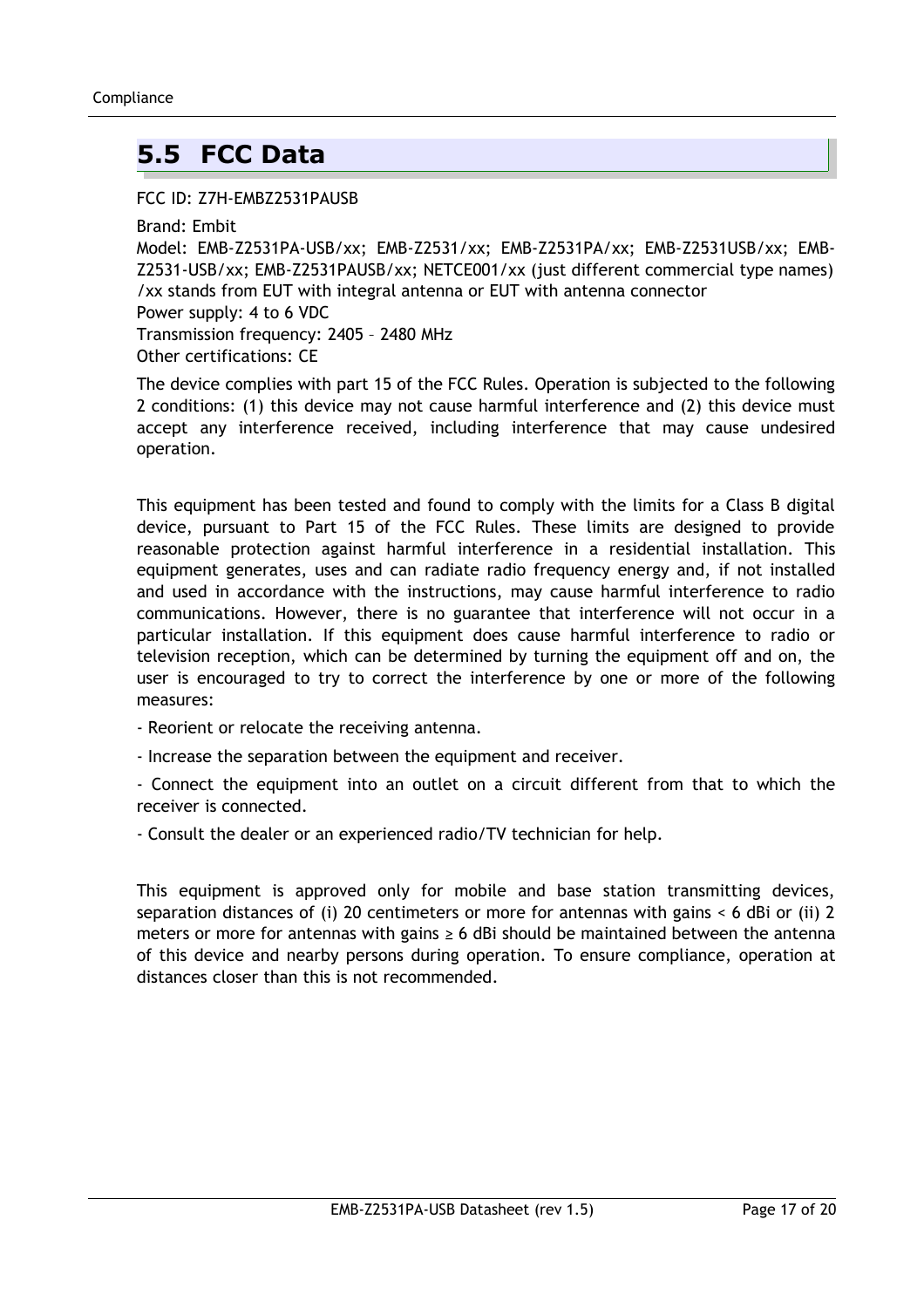### **5.6 FCC Output power**

The FCC regulation allows for up to 30 dB or output power plus up to 6 dBi of assembly gain which translates into up to +36 dBm of EIRP. The **EMB-Z2531PA-USB** can output up to +20 dBm and so, when using the allowed antennas, will have no problems with the output power limit. Spurious emission and spectral density doesn't limit the output power neither on the **EMB-Z2531PA-USB** and so every output power setting can be used.

### **5.7 FCC 802.15.4 channel 26**

When using the channel 26 of the 802.15.4 frequency band special care must be taken. The FCC regulations impose a spectral power mask with a falling edge too close in frequency to the channel 26. To keep compliance with FCC regulation, avoid using channel 26, lower the output power by 10 dBm or use a duty cycle lower than 33 %.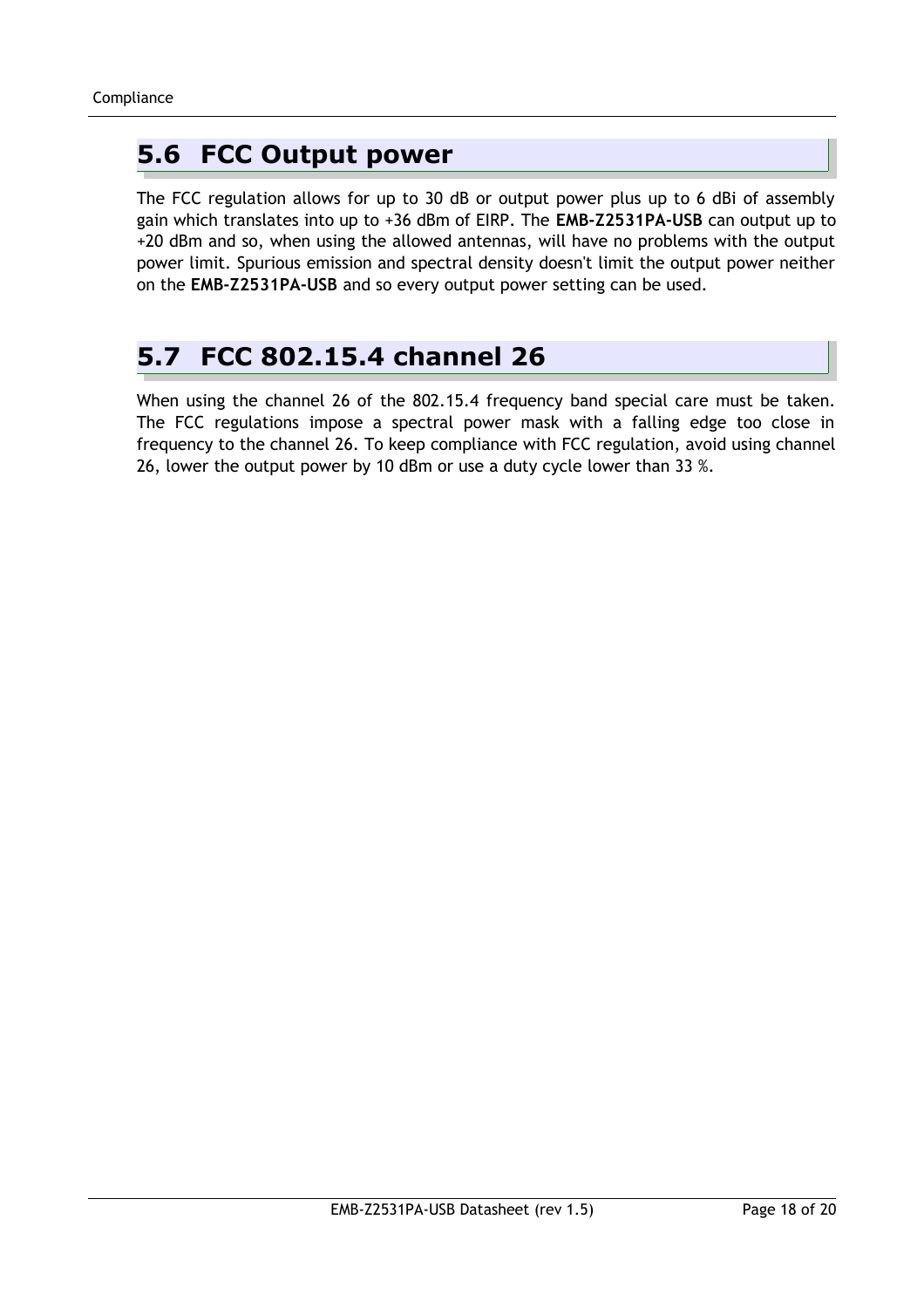## **6 Ordering informations**

### **6.1 Types**

| Part No.           | <b>Description</b>                                  |
|--------------------|-----------------------------------------------------|
| EMB-Z2531PA-USB/IA | EMB-Z2530PA-USB integrated PIFA antenna             |
| EMB-Z2531PA-USB/UL | EMB-Z2530PA-USB U.FL connector for external antenna |

#### Related products:

| Part No.        | <b>Description</b>                                        |
|-----------------|-----------------------------------------------------------|
| EMB-Z2530PA-EVK | EMB-Z2530PA Evaluation Kit (Including EMB-Z2531PA-USB/IA) |